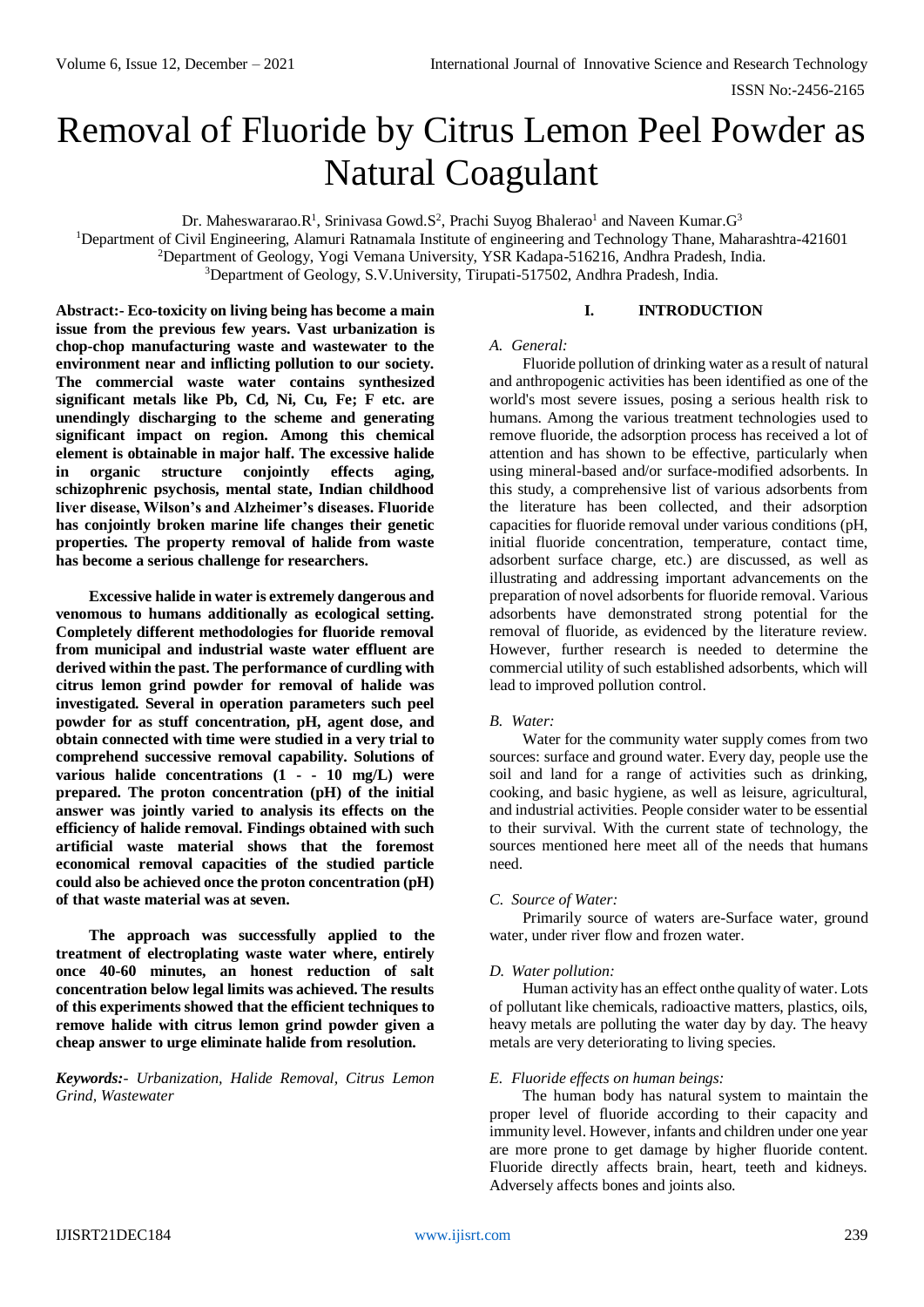#### ISSN No:-2456-2165

## *F. Adsorption:*

Adsorption is a well-known technique for removing heavy metals from waste water at low concentrations. Activated carbon's high cost prevents it from being used in adsorption. To extract heavy metal ions, a variety of low-cost adsorbents have been produced and tested. The adsorption performance, on the other hand, is dependent on the type of adsorbent used. Heavy metal bio-adsorption from aqueous solution is a relatively new technique.

The developed sludge has good sludge settling characteristics after using the coagulation-flocculation technique to remove heavy metal from waste water. However, since this system consumes chemicals and produces more sludge, it must be supplemented with other treatment methods.

### *G. Objectives:*

The main target of this research is to evaluate the usefulness of the lemon peels powder to remove the fluoride content with the locally available adsorbent. Some of the specific purposes are as follows

- To determine and measure the effect of lemon peels on water containing fluoride ions.
- Whether lemon peel can be used as purifier of water contaminated by fluoride.
- To investigate the fluoride removal potential of locally available adsorbent materials and to define low cost.

### **II. LITERATURE REVIEW**

**Pandey P. L. et al (2014)** have vastly studied the various fluoride removal techniques and in its own study stated that adsorption of fluoride by Agri-waste such as Syzygium Cumini is efficient up to 97.17 % at pH=7 and efficiency up to 78.36% at pH=6, while the efficiency of removal was found up to 98.34%. the concentration of adsorbent and contact time are the major parameter in his study.

**P. S. Senthal et al (2019)** has concluded that few countries have started fluoridating their water to avoid dental fluorosis caused by tooth decay. Finally, there is an excess of fluoride in drinking water, which poses a health risk to the population. As a result, researchers concluded that fluoride in drinking water is dangerous. As a result, different forms of adsorbents have been used to test defluorination.

**Sanghratna S. Waghmare et al (2015)**Fluoride removal from drinking water can be performed using a variety of methods, including coagulation-precipitation, membrane isolation, ion exchange, and adsorption techniques, among others. Membrane and ion exchange processes are not very common among these procedures due to their high setup and maintenance costs. In India, the other two techniques are extremely common. The Nalgonda technique is one of the most well-known approaches for defluorination water in developing countries such as India, Kenya, Senegal, and Tanzania. Among the various methods for defluorination water, the adsorption process is widely used, produces satisfactory results, and is by all accounts a

more attractive method for fluoride removal. Regardless, there is a need to determine the practical usefulness of such existing procedures on a business scale, resulting in a shift in contamination control.

**TesfayeAkafu et al (2019)** stated that After being treated with aluminum hydroxide, diatomite was discovered to be an effective adsorbent for the defluorination of aqueous solution and natural groundwater. At room temperature, under optimal adsorption conditions (contact time: 180 minutes, adsorbent dosage: 25 g/L, pH 6.7), At room temperature and 150 rpm, the maximum percent fluoride removal and adsorption capacity for 10 mg/L fluoride-spiked water were 89 percent and 1.67 mg/g, respectively. The adsorption data fit the Freundlich adsorption isotherm well, suggesting multilayer sorption on the heterogeneous adsorbent surface, with a high correlation coefficient value. To study sorption kinetics, pseudofirst-order and pseudosecond-order kinetic models were used. The results were more compatible with pseudosecond-order kinetics, suggesting that chemisorptions were responsible for the adsorption. The adsorption rate-limiting stage was most likely ion-exchange or F attraction to the sorbent surface, because intraparticle diffusion was not a rate-limiting process. The results of the study showed that DE, a low-cost adsorbent material, can be used to extract fluoride from groundwater and other water samples with high fluoride levels. This adsorbent is less expensive, more plentiful, and simple to use in Ethiopia.

#### **III. METHODOLOGY**

Citrus lemon is selected as natural coagulant for the removal of fluoride from industrial waste water due to its exquisite characteristics over other coagulant. Lemon peels were collected from local juice center and washed with tap water followed by double distilled water to avoid dust. The clean peels are allowed to dry under sunlight for 12 days and grind into powder and stored in a bottle as a natural coagulant. The technique used is adsorption.

#### *A. Preparation of fluoride standard curve:*

Into a series of 50ml standard flask, different fluoride solution was taken into this solution 5ml of SPANDS reagent was added and the final volume mark using distilled water. The optical density values were taken at 570ml using spectrometer.

## *B. Determination of optimum coagulant dosage:*

Jar test is widely used to determine the optimized coagulation flocculation process. This study consists of experiment involving rapid mixing and slow mixing.

#### *C. Effect of fluoride on coagulant:*

To find out the effect of fluoride concentration on coagulant, the experiments are carried out by taking out different concentration of fluoride solutions (ranging from 1mg/l to 9mg/l) into a series of beakers positioned in jar apparatus. To the series of beakers 1gm of fixed amount of coagulant is added. The sample was stirred rapidly for 20minutes at standard 100rpm speed followed by 30min slow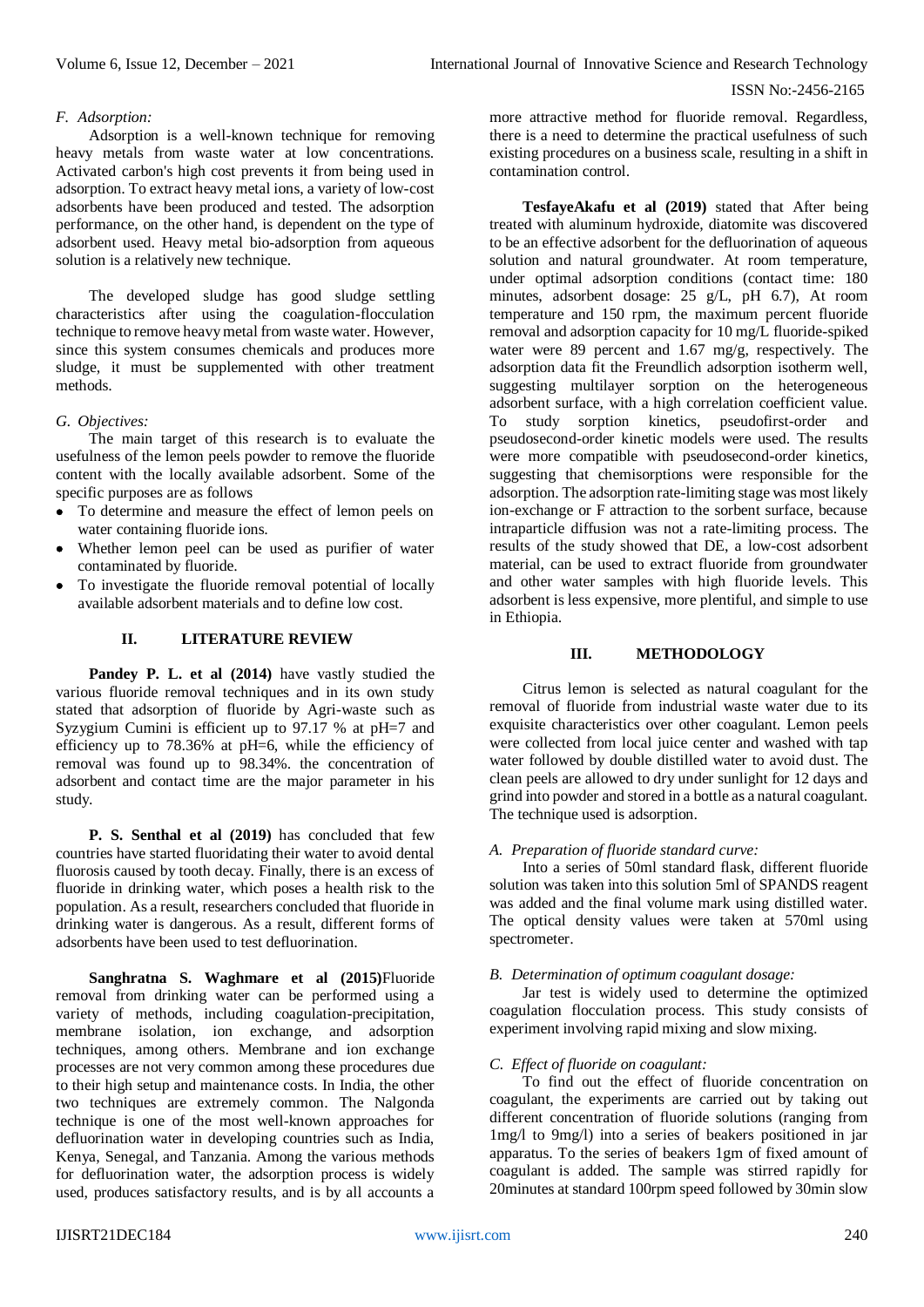#### ISSN No:-2456-2165

stirring at standard 40rpm speed for the formation of flocs. Finally, the flocs were allowed to settle for 40minutes before withdrawing the samples for analysis.

# *D. Batch adsorption study:*

At room temperature (290+20C), batch tests were carried out in a 250ml glass jar with 250ml test solution. Lemon peel powder doses of 0.05 and 0.1 gramme were combined with fluoride solutions of 10, 20, 30, 40, and 50 mg/l. The jar was shook in a jar test apparatus at 160rpm for 3 hours with a known volume of test solution of fixed concentration at neutral pH to determine the equilibrium time

for maximum fluoride adsorption dose. By changing the pH of the test solution with 1N HCL or 1n NaOH on a fixed quantity of adsorbent, the effect of pH on fluoride was investigated. The sample was filtered with Whatman No. 40 filter papers at the end of the desired contact time, and the filtrate was tested for residual fluoride concentration using an Atomic Adsorption spectrometer: Model No. AA-220, PERKIN defined in the standard method of water and waste water. The batch analysis was carried out to assess the best conditions and to investigate the effects of pH, absorbent dosage, and contact time.

| <b>Parameters</b>                                        | 1gm/l                | 2gm/l                  | 3gm/l                | 4gm/l                  |  |  |  |
|----------------------------------------------------------|----------------------|------------------------|----------------------|------------------------|--|--|--|
| First order kinetic model                                |                      |                        |                      |                        |  |  |  |
| Coefficient of determination( $R^2$ )                    | 0.262                | 0.639                  | 0.262                | 0.793                  |  |  |  |
| $\alpha_{\text{th}}$ order coag-flocculation constant(K) | $2.56x10^{4}$        | $5.99x10^{4}$          | 2.56x10 <sup>4</sup> | 5.784x104              |  |  |  |
| Collision factor for Brownian                            | 5.12x10 <sup>4</sup> | $11.98x10^4$           | 5.12x10 <sup>4</sup> | 11.568x10 <sup>4</sup> |  |  |  |
| transport( $\beta_{BR}$ )                                |                      |                        |                      |                        |  |  |  |
| Collision Efficiency $(\varepsilon_p)$                   | $26.04x10^{21}$      | $60.93x10^{21}$        | $26.04x10^{21}$      | 58.84x10 <sup>21</sup> |  |  |  |
| Coagulation period/Half Time( $\tau_{1/2}$ )             | 2772                 | 1174                   | 2772                 | 1216                   |  |  |  |
| Second order kinetic model                               |                      |                        |                      |                        |  |  |  |
| Coefficient of determination( $R^2$ )                    | 0.238                | 0.788                  | 0.460                | 0.867                  |  |  |  |
| $\alpha_{\text{th}}$ order coag-flocculation constant(K) | $4.68 \times 10^{2}$ | $2.43x10^4$            | $6.05x10^{2}$        | $2.00x10^4$            |  |  |  |
| Collision factor for Brownian                            | $9.36x10^2$          | $4.86x10^{4}$          | $12.1x10^2$          | $4.00x10^4$            |  |  |  |
| transport( $\beta_{BR}$ )                                |                      |                        |                      |                        |  |  |  |
| Collision Efficiency $(\varepsilon_p)$                   | $47.61x10^{19}$      | $24.72 \times 10^{21}$ | $25.51x10^{18}$      | $20.34x10^{21}$        |  |  |  |
| Coagulation period/Half Time( $\tau_{1/2}$ )             | 14.81                | 2888                   | 11.45                | 3465                   |  |  |  |

# **IV. RESULTS**

Table 1-Coagulation-Floculation functional parameter for varying coagulant dosage at constant fluoride concentration

| <b>Parameters</b>                                                                                                            | 1gm/l                  | 2gm/l                  | 3gm/l                  | 4gm/l                  |  |  |  |
|------------------------------------------------------------------------------------------------------------------------------|------------------------|------------------------|------------------------|------------------------|--|--|--|
| First order kinetic model                                                                                                    |                        |                        |                        |                        |  |  |  |
| Coefficient of determination( $R^2$ )                                                                                        | 0.790                  | 0.387                  | 0.422                  | 0.595                  |  |  |  |
| $\alpha_{\text{th}}$ order coag-flocculation constant(K)                                                                     | $8.436x10^{-3}$        | $3.147x10^{4}$         | 2.201x10 <sup>3</sup>  | $3.895x10^{3}$         |  |  |  |
| Collision factor for Brownian transport( $\beta_{BR}$ )                                                                      | $16.87x10^{-3}$        | $6.294x10^{4}$         | 4.402x10 <sup>3</sup>  | $7.79x10^3$            |  |  |  |
| Collision Efficiency $(\varepsilon_p)$                                                                                       | 85.81x10 <sup>14</sup> | 32.01x10 <sup>21</sup> | 22.39x10 <sup>20</sup> | $39.62 \times 10^{20}$ |  |  |  |
| Coagulation period/Half Time( $\tau_{1/2}$ )                                                                                 | 82.51                  | 2235                   | 315                    | 210                    |  |  |  |
| Second order kinetic model                                                                                                   |                        |                        |                        |                        |  |  |  |
| Coefficient of determination( $R^2$ )                                                                                        | 0.665                  | 0.316                  | 0.708                  | 0.818                  |  |  |  |
| $\alpha_{\text{th}}$ order coag-flocculation constant(K)                                                                     | $-1.26x10^2$           | $4.74x10^2$            | 2.20x10 <sup>4</sup>   | 3.07x104               |  |  |  |
| Collision factor for Brownian transport( $\beta_{BR}$ )                                                                      | $-2.52x10^2$           | $9.48 \times 10^{2}$   | $4.40x10^4$            | 6.14x10 <sup>4</sup>   |  |  |  |
| Collision Efficiency $(\varepsilon_p)$                                                                                       | $-12.81x1019$          | $48.22 \times 10^{19}$ | $22.38x10^{21}$        | $31.23 \times 10^{21}$ |  |  |  |
| Coagulation period/Half Time( $\tau_{1/2}$ )                                                                                 | 55.011                 | 14.62                  | 3150                   | 2310                   |  |  |  |
| Tebla 2. Coogulation Eleculation functional perspective for versing fluoride concentration at constant desegn of ecogularity |                        |                        |                        |                        |  |  |  |

Table 2- Coagulation-Floculation functional parameters for varying fluoride concentration at constant dosage of coagulant

| S. No. | Name of<br>Coagulant | <b>Amount of the</b><br>coagulant | <b>Initial fluoride</b><br>concentration | <b>Residual fluoride</b> | <b>Fluoride removal</b> |
|--------|----------------------|-----------------------------------|------------------------------------------|--------------------------|-------------------------|
|        | AlCl <sub>3</sub>    | 100                               | 4.40                                     | 3.0                      | 31.8                    |
|        | MgCl                 | 100                               | 4.40                                     | 2.70                     | 38.6                    |
|        | FeCl <sub>3</sub>    | 100                               | 4.40                                     | 3.35                     | 23.8                    |
|        | C. Lemon peel        | 100                               | 4.40                                     | 2.98                     | 32.2                    |
|        | powder               |                                   |                                          |                          |                         |

Table3- Removal efficiency of fluoride from electroplating industrial waste water with chemical coagulant